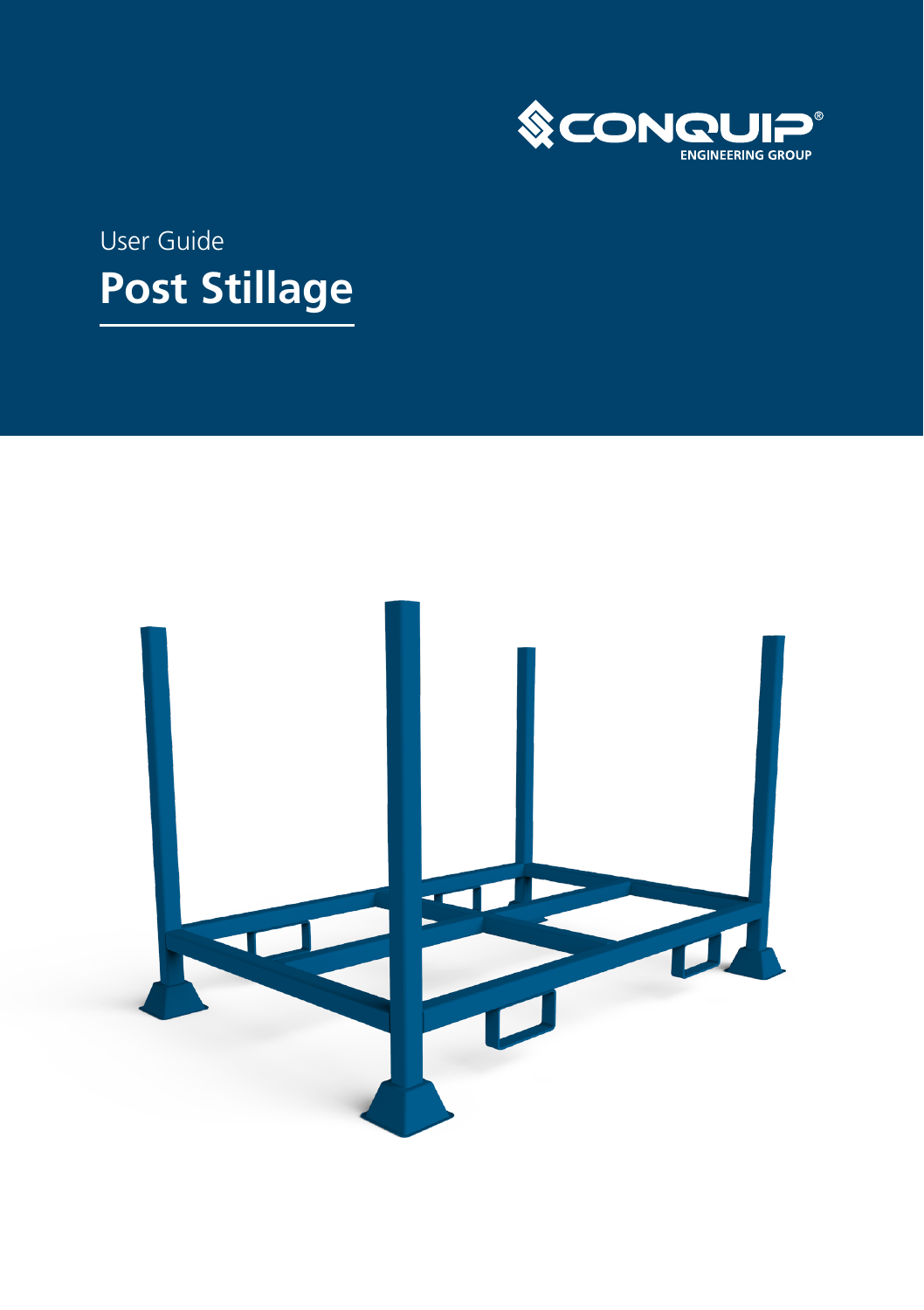### Product Information **Overview**

The Conquip Post Stillage is a frame for storage of materials. The stillage is available in a variety of sizes, is suitable for a wide range of material types and sizes and can be transported by forklift.

# **Key Benefits**

- Simple framework design, enables ease of transportation.
- Stackable design for maximum space utilisation on site.
- Complete with fork pockets for transporting around site or off a delivery vehicle.

# Product Information **Specification**

| Item                 | Product Code  |
|----------------------|---------------|
| Post Stillage 600    | ST100AC-00600 |
| Post Stillage 720    | ST100AC-00720 |
| Post Stillage 900    | ST100AC-00900 |
| Post Stillage 1125   | ST100AC-01125 |
| н<br><b>RCOMPLES</b> | <b>IH</b>     |

#### 1 Working Load Limit

| <b>Product Code</b> | Height | Width             | Length | Weight           | WLL <sup>1</sup> | Capacity   |  |
|---------------------|--------|-------------------|--------|------------------|------------------|------------|--|
| ST100AC-00600       | 810mm  | 800mm             | 1000mm | 32 <sub>kg</sub> | 1500kg           | 600 litre  |  |
| ST100AC-00720       | 810mm  | 800mm             | 1200mm | 34kg             | 1500kg           | 720 litre  |  |
| ST100AC-00900       | 810mm  | 800 <sub>mm</sub> | 1500mm | 36kg             | 1500kg           | 900 litre  |  |
| ST100AC-01125       | 810mm  | 1000mm            | 1500mm | 38kg             | 1500kg           | 1125 litre |  |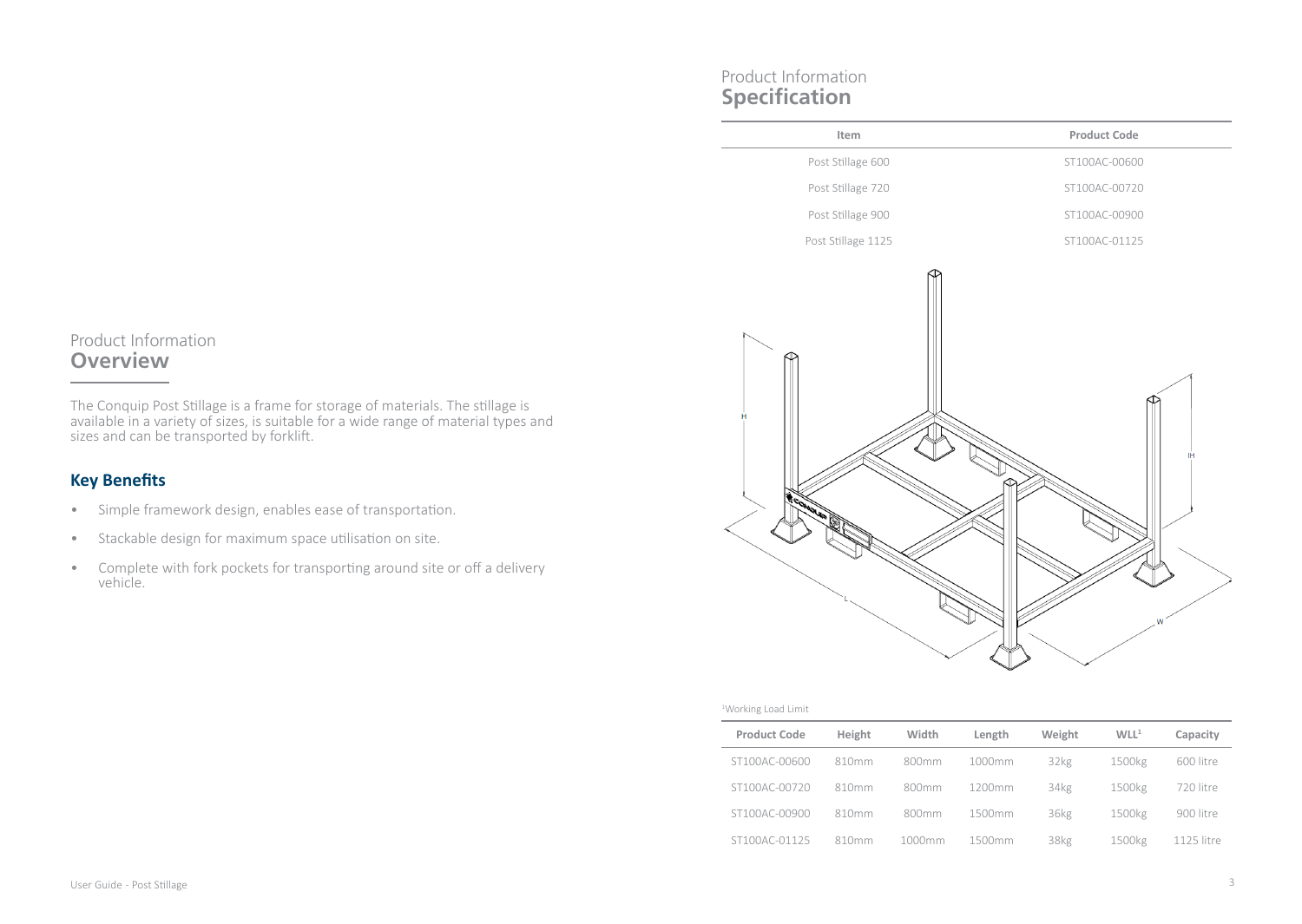# Product Information **Specification**

| Item               | Product Code  |
|--------------------|---------------|
| Post Stillage 600  | ST100AC-00600 |
| Post Stillage 720  | ST100AC-00720 |
| Post Stillage 900  | ST100AC-00900 |
| Post Stillage 1125 | ST100AC-01125 |



| <b>Product Code</b> | <b>Internal Height</b> | Internal Width | Internal Length |
|---------------------|------------------------|----------------|-----------------|
| ST100AC-00600       | 630mm                  | 720mm          | 920mm           |
| ST100AC-00720       | 630mm                  | 720mm          | 1120mm          |
| ST100AC-00900       | 630mm                  | 720mm          | 1420mm          |
| ST100AC-01125       | 630mm                  | 920mm          | 1420mm          |

### Original Working Instructions **Usage Instructions**

### **Important Usage Notes**

- Ensure that the ground is flat and free from obstacles, services or machinery before transporting the Post Stillage to its required position.
- The Post Stillage should not be lifted by any means other than the fork pockets.
- Do not allow personnel near the Post Stillage if you are using heavy machinery to load or unload.

### **Usage Instructions**

- 1. To lift and manoeuvre the Post Stillage, drive a forklift to the stillage aligning the forks with the Post Stillage's fork pockets.
- 2. Double check that all is correctly aligned, then move the forklift forward until the forks are fully inserted into the fork pockets.
- 3. Carefully raise the stillage off the ground. Do not allows hands or feet to come between the Post Stillage and the ground.
- 4. Carefully transport the stillage to its required storage position on site.
- 5. When in position, lower to the ground and reverse the forklift clear of the stillage.
- 6. Load the stillage with materials, as required.
- 7. Ensure the height and width of the material stays within the height of the stillage, especially if the Post Stillages are to be stacked or transported with load.
- 8. Post Stillages can be stacked on top of each other, using a forklift or other suitable lifting apparatus to manoeuvre them.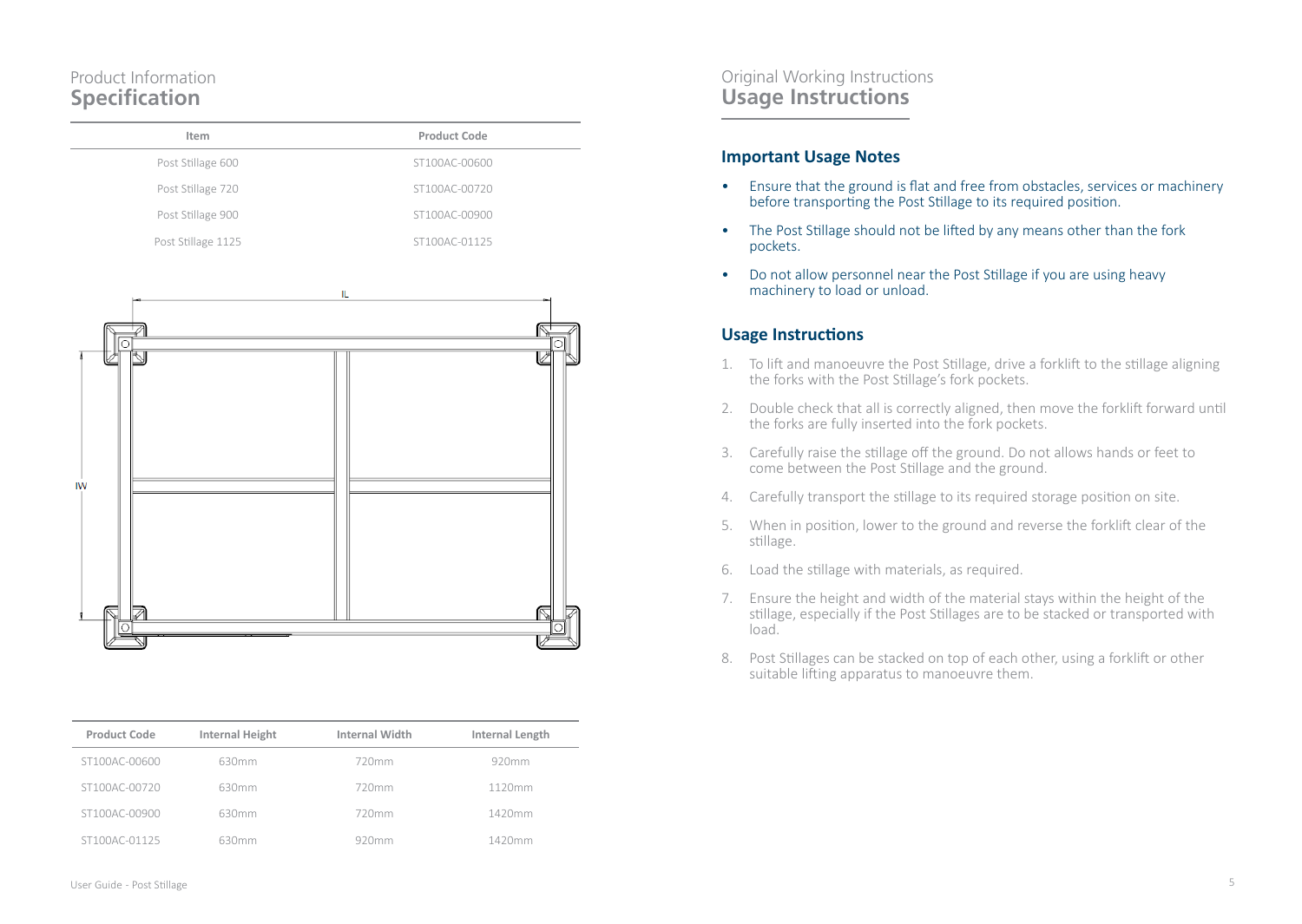# Original Working Instructions **Safety Instructions**

### **Basic Safety**

A site-specific Risk Assessment, and lift plan where applicable, must be completed by the responsible person before using this equipment to control risks, produce a safe system of work and ensure safety for you, your colleagues and others. Your risk assessment will determine the correct Personal Protective Equipment (PPE) for the task you are doing. You must use it. Conquip recommends that you should wear:

- Suitable clothing
- Gloves
- Hard hat
- Protective footwear (steel toecaps)
- Safety glasses



#### **Important Safety Notes**

- Read these instructions before using this equipment. If there is anything you do not understand or if you have any concerns do not use this equipment. Contact your supervisor or Conquip Engineering Group for advice.
- You must check that you have considered all the safety requirements for the task you are doing and that this equipment is suitable.
- You must protect bystanders and the general public by preventing access to the working area.
- Do not use this equipment if you are tired, unwell or under the influence of alcohol or drugs. If you are taking any medicine or undergoing treatment you should inform your supervisor.

### **Usage & Transportation**

- Never unevenly load this equipment.
- The weight of the equipment, together with its attachments, must be added to the weight of the load when calculating the total load that will be imposed on the lifting apparatus / operating machine.
- This equipment must be used in conjunction with the load ratings of the lifting apparatus / operating machine. (Refer to the manufacturers' load ratings and original working instructions).
- Make sure you know how to use this equipment and understand all aspects of its operation in case of emergency.
- This equipment weighs more than 25kg. Do not lift or manhandle without machine assistance.
- Do not operate this equipment near overhead power lines.
- Take care in confined spaces, near ceilings or similar hazards. This equipment was designed for vertical lifting. Do not drag, or swing.
- Before operating this equipment, check that you have enough space for you to work safely and make sure that the working area is clear of hazards, obstructions and personnel.
- Before lowering equipment make sure that the landing zone is clear and capable of accepting the size and weight of the load.
- Crush Risk. Keep hands and feet clear of the equipment at all times to avoid injury.
- Do not exceed the maximum Working Load Limit (WLL) shown on the serial plate. Ensure that the WLL on the individual lift points is not exceeded.
- Before lifting, check that the load is secured, balanced and stable. Allow space for the equipment to move if the load shifts.
- Manoeuvre loaded or raised equipment carefully. Travel and turn slowly to avoid unit becoming unstable.

#### **Personnel**

- All personnel must wear relevant personal protective equipment.
- Do not wear loose clothing or jewellery and tie back long hair to avoid becoming tangled or trapped in this equipment. You must make everyone in the work area aware of what you are doing.
- All personnel involved in the lifting operation must be competent to do so and must have been briefed in conjunction with this User Guide available from Conquip Engineering Group, the manufacturer.

#### **Equipment Maintenance & Cleaning**

- It is mandatory that the equipment is thoroughly examined regularly, by a qualified engineer, to ensure compliance with relevant regulation/s. (Conquip recommend to carry out thorough examination every six months).
- This product may incorporate various loose and detachable items of lifting gear. Refer to the separate requirements for the safe use of those items.
- When not being used, store the unit in a clean, upright condition and in a safe place where it will be protected from thieves and unauthorised users.
- This equipment must be inspected by the responsible person before each use and then regularly, as determined by your risk assessment or working practice. If you have any concerns about condition or suitability do not use.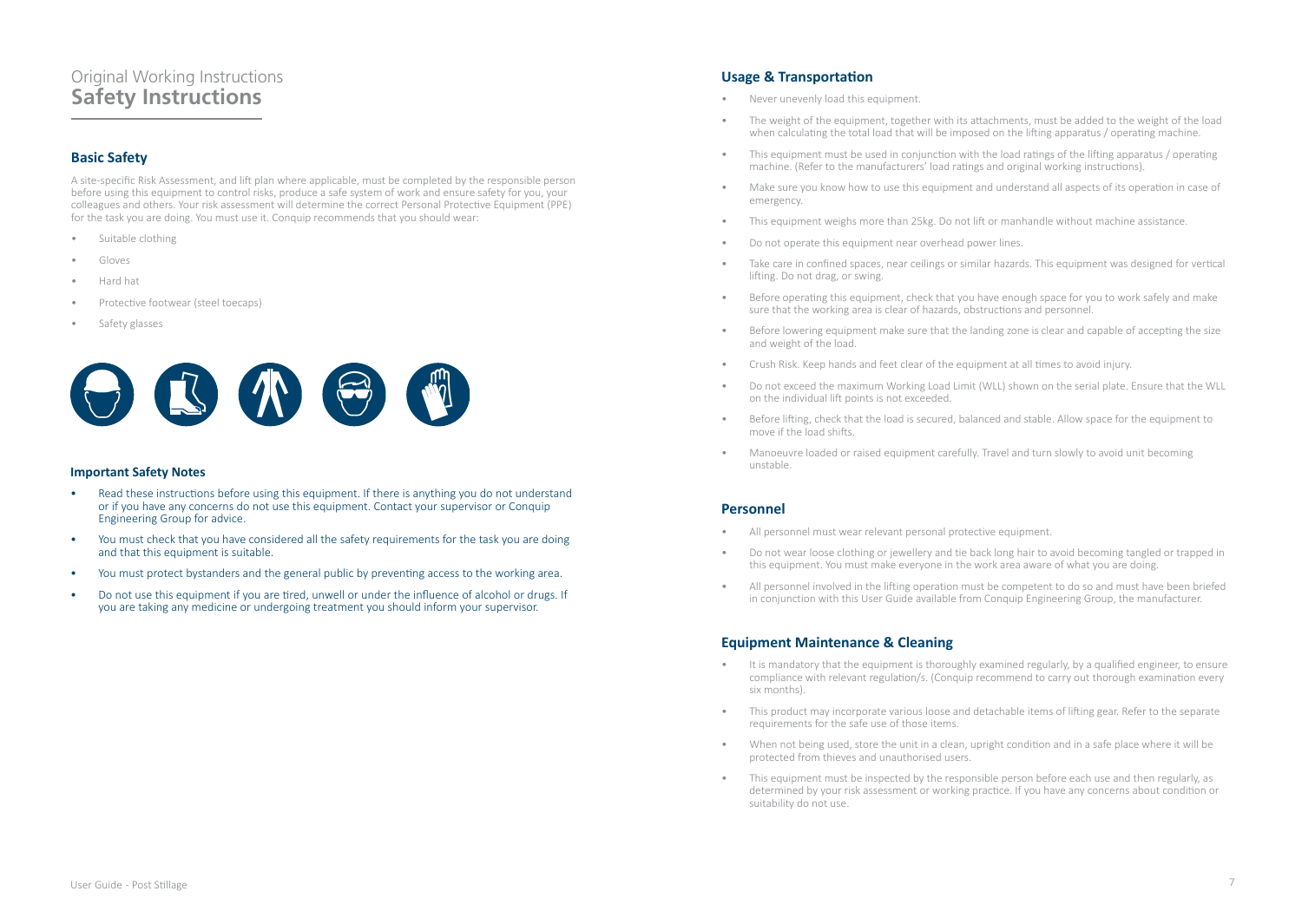# **Disclaimer**

### **Warranty**

The products supplied by Conquip Engineering Group are all guaranteed by a 12 month warranty.

Apart from where exceptions apply, Conquip Engineering Group promises to repair or replace any fault which the Company considers to be due to defective material or workmanship within 12 months of the date of sale, at no additional cost.

- Faults arising from unauthorised alterations (see modifications section below for full details).
- Damage caused by abuse, neglect, misuse or falling.
- Damage caused because of failure to follow transportation, storage, loading, cleaning or operating instructions.
- Replacement or repair of components due to fair wear and tear.
- Any consequential damage or wear arising from the use or fitting of additional or non-standard parts.

#### **Modifications**

If any third-party modifications or alterations, involving drilling, welding, cutting or distortion of materials in any form, are to be carried out on the product, Conquip Engineering Group must provide full written approval prior to the work being carried out.

Alterations, modifications, additions or repairs must be carried out by Conquip Engineering Group's recognised distributors, if they are not carrying out the work themselves.

Conquip Engineering Group operate a continuous improvement policy and therefore reserve the right to alter technical specifications and user guide details at any point without notice.

Conquip Engineering Group will not cover or reimburse any transportation and/or shipment costs to and from their premises or their recognised agents, or any material and/or labour costs for repair, replacement or assessment against a warranty claim.

Conquip Engineering Group and/or their directors, employees, insurers or recognised agents will not be held liable for consequential damages, losses or expenses relating to the inability to use the product correctly for its purpose.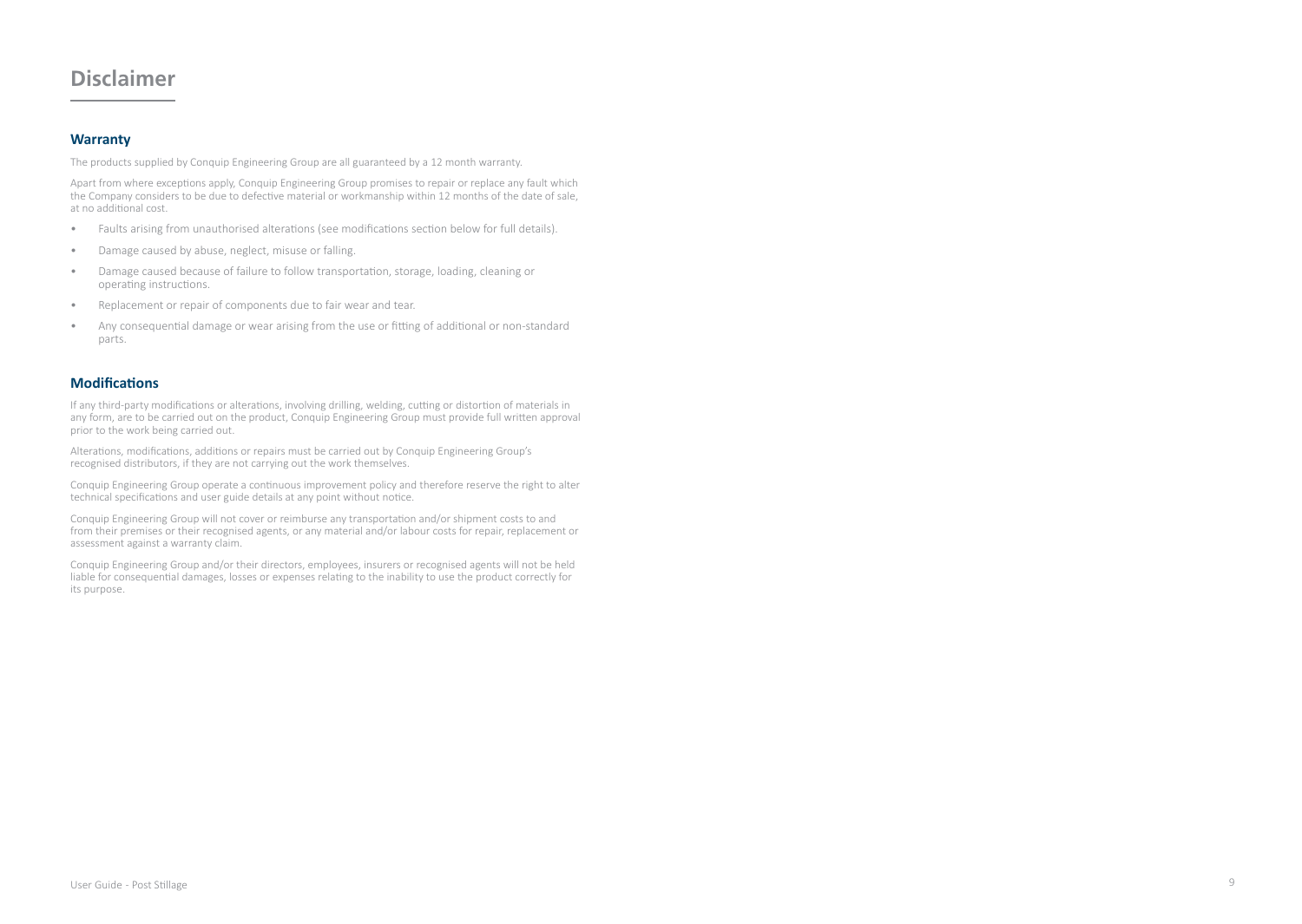# **EC Declaration of Conformity**

#### **In accordance with EN ISO 17050-1:2004**

Declaration: As defined by the Machinery Directive 2006/42/EC and subsequent amendments

We, CONQUIP ENGINEERING GROUP, herewith declare that the following indicated equipment meets the fundamental health and safety requirements concerning the EU guide line(s), due to their design and manufacture.

This declaration will be rendered null and void if the machine is changed without our approval.



### **Garry Critchley, Managing Director**

| <b>Product</b><br>Code(s):              | ST100AC-00600 / ST100AC-00720 / ST100AC-00900 / ST100AC-01125                                                                    |
|-----------------------------------------|----------------------------------------------------------------------------------------------------------------------------------|
| EC Directive/<br><b>Regulation:</b>     | 2006/42/EC,<br>Lifting Operations and Lifting Equipment Regulations 1998<br>Provision and Use of Work Equipment Regulations 1998 |
| <b>Harmonised</b><br>Standards:         | BS FN ISO 12100:2010                                                                                                             |
| General<br>Description/<br>Designation: | Post Stillage - ST100AC-00600 / ST100AC-00720 / ST100AC-00900 /<br>ST100AC-01125                                                 |
| WII:                                    | ST100AC-00600 / ST100AC-00720 / ST100AC-00900 /<br>ST100AC-01125 = 1500kg                                                        |